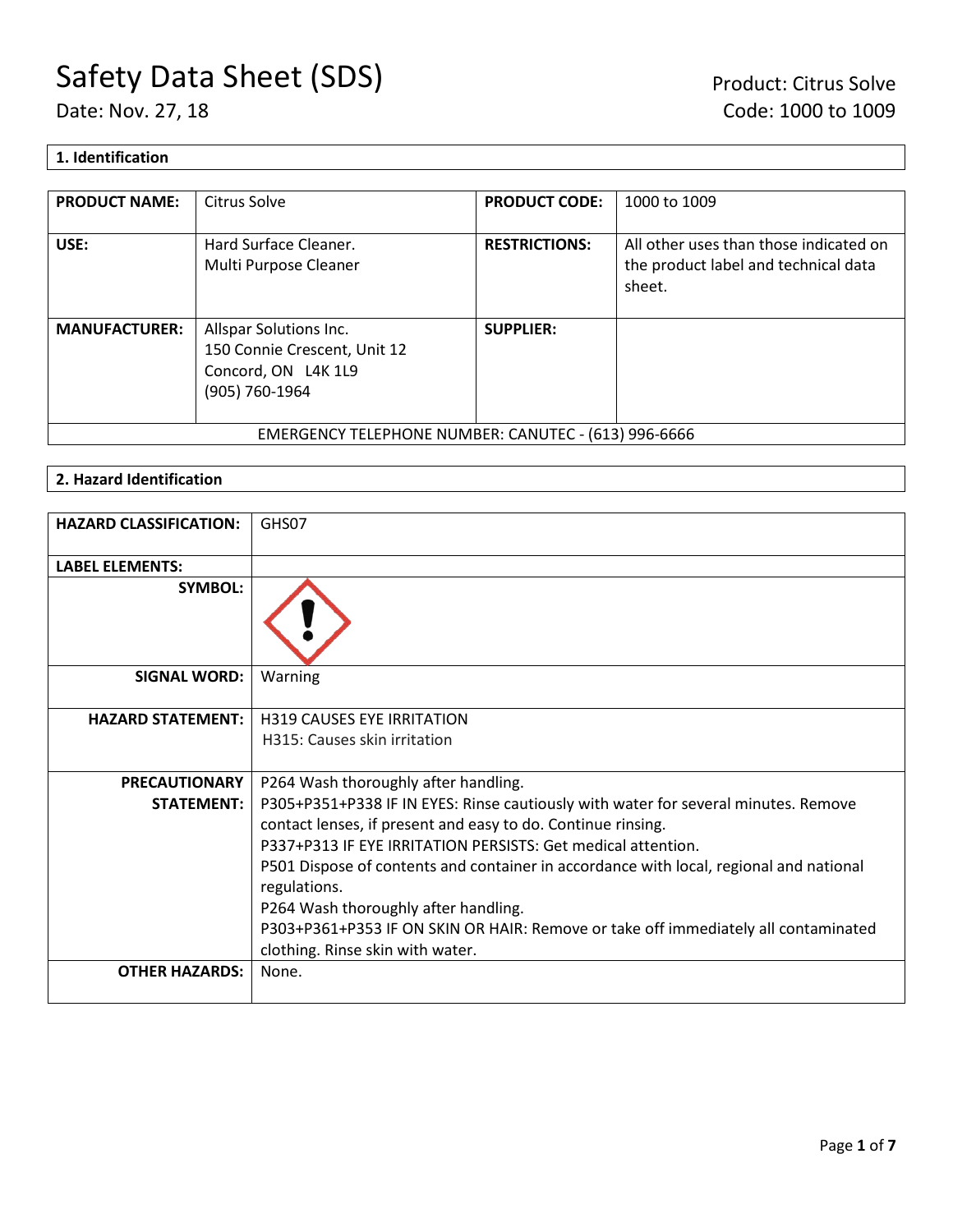# **3. COMPOSITION / INFORMATION ON INGREDIENTS**

| <b>CHEMICAL NAME</b>                           | <b>COMMON NAME</b> | <b>CAS REGISTRY</b> | <b>CONCENTRATION</b> |
|------------------------------------------------|--------------------|---------------------|----------------------|
| Sodium Metasilicate                            |                    | 6834-92-0           | $1 - 5%$             |
| Alcohols (C12-15) ethoxylate / Alcool (C12-15) |                    | 68131-39-5          | $1 - 5%$             |
| éthoxylate                                     |                    |                     |                      |

For production reasons a range is given. There are no additional ingredients present which, within the current knowledge of the supplier and in the concentrations applicable, are classified as hazardous to health or the environment and hence require reporting in this section NOTE: Confidential business information rules can apply.

# **4. FIRST-AID MEASURES**

| <b>FIRST-AID MEASURES BY ROUTE OF EXPOSURE:</b> |                                                                                         |
|-------------------------------------------------|-----------------------------------------------------------------------------------------|
| <b>INHALATION:</b>                              | Remove victim to fresh air and keep at rest in a position comfortable for breathing.    |
|                                                 | Get medical attention.                                                                  |
| <b>SKIN CONTACT:</b>                            | Remove immediately all contaminated clothing. Wash with soap and water and rinse        |
|                                                 | thoroughly. If skin irritation or a rash occurs: Get medical advice/attention.          |
| <b>EYE CONTACT:</b>                             | Immediately flush eyes with plenty of water, occasionally lifting the upper and lower   |
|                                                 | eyelids. Check for and remove any contact lenses. Continue to rinse for at least 10     |
|                                                 | minutes. Get medical attention.                                                         |
| <b>INGESTION:</b>                               | Wash out mouth with water. If material has been swallowed and the exposed person        |
|                                                 | is conscious, give small quantities of water to drink. Stop if the exposed person feels |
|                                                 | sick as vomiting may be dangerous. Do not induce vomiting unless directed to do so      |
|                                                 | by medical personnel. If vomiting occurs, the head should be kept low so that vomit     |
|                                                 | does not enter the lungs. If unconscious, place in recovery position and get medical    |
|                                                 | attention immediately. Maintain an open airway. Get medical attention immediately.      |
|                                                 | Call a poison center or physician.                                                      |
| <b>MOST IMPORTANT SYMPTOMS</b>                  | None known.                                                                             |
| <b>AND EFFECTS (ACUTE OR</b>                    |                                                                                         |
| DELAYED):                                       |                                                                                         |
| <b>IMMEDIATE MEDICAL</b>                        | Treat symptomatically. Contact poison treatment specialist immediately if large         |
| <b>ATTENTION AND SPECIAL</b>                    | quantities have been ingested.                                                          |
| <b>TREATMENT IF NECESSARY:</b>                  |                                                                                         |

#### **5. FIRE-FIGHTING MEASURES**

| <b>SUITABLE EXTINGUISHING MEDIA:</b>   | CO2, sand, extinguishing powder for surrounding fire.                   |
|----------------------------------------|-------------------------------------------------------------------------|
| <b>UNSUITABLE EXTINGUISHING MEDIA:</b> | <b>NAV</b>                                                              |
| SPECIFIC HAZARDS ARISING FROM THE      | In case of accidental fire and extreme heat conditions, the following   |
| <b>HAZARDOUS PRODUCT:</b>              | gaseous products can be released after water evaporation: hydrocarbons, |
|                                        | carbon monoxides and dioxides (COx) and nitrogen dioxide (NOx).         |
| SPECIAL PROTECTIVE EQUIPMENT AND       | No special measures required                                            |
| <b>PRECAUTIONS FOR FIREFIGHTERS:</b>   |                                                                         |
| <b>ADDITIONAL INFORMATION:</b>         | This product is not flammable                                           |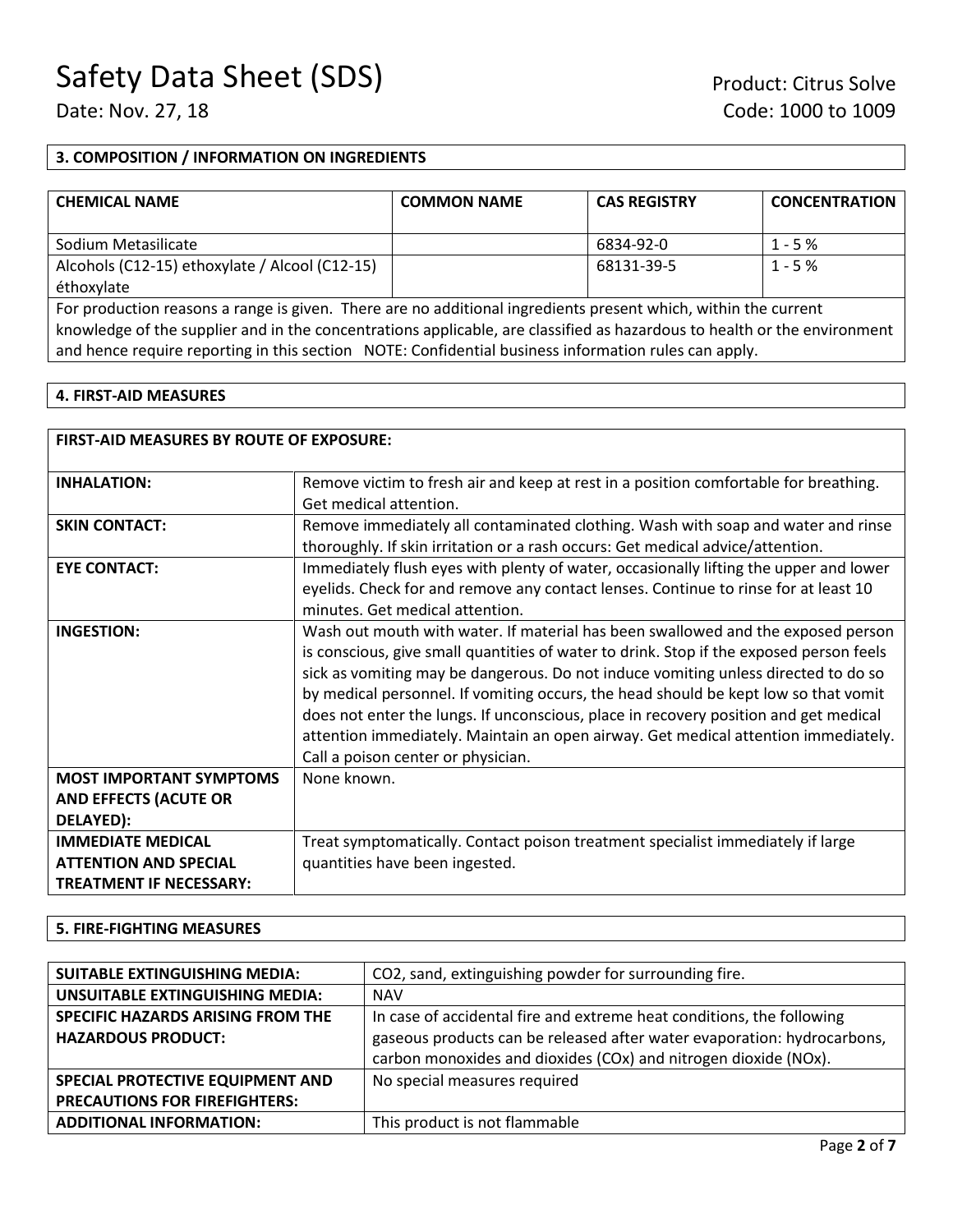#### **6. ACCIDENTAL RELEASE MEASURES**

| PERSONAL PRECAUTIONS, PROTECTIVE           | Wear recommended protective equipment(s). Keep unprotected            |
|--------------------------------------------|-----------------------------------------------------------------------|
| <b>EQUIPMENT AND EMERGENCY PROCEDURES:</b> | persons away.                                                         |
| <b>METHODS AND MATERIALS FOR</b>           | SMALL SPILL: Stop leak if without risk. Move containers from spill    |
| <b>CONTAINMENT AND CLEANING UP:</b>        | area. Dilute with water and mop up. Alternatively absorb with an      |
|                                            | inert dry material and place in an appropriate waste disposal         |
|                                            | container. Dispose of via a licensed waste disposal contractor.       |
|                                            | LARGE SPILL: Stop leak if without risk. Move containers from spill    |
|                                            | area. Approach release from upwind. Prevent entry into sewers,        |
|                                            | water courses, basements or confined areas. Wash spillages into an    |
|                                            | effluent treatment plant or proceed as follows. Contain and collect   |
|                                            | spillage with non-combustible, absorbent material e.g. sand, earth,   |
|                                            | vermiculite or diatomaceous earth and place in container for          |
|                                            | disposal according to local regulations (see Section 13). The spilled |
|                                            | material may be neutralized vinegar or citric acid. Dispose of via a  |
|                                            | licensed waste disposal contractor. Contaminated absorbent            |
|                                            | material may pose the same hazard as the spilled product. Note: see   |
|                                            | Section 1 for emergency contact information and Section 13 for        |
|                                            | waste disposal.                                                       |

# **7. HANDLING AND STORAGE**

| <b>PRECAUTIONS FOR SAFE HANDLING:</b>                                         | Put on appropriate personal protective equipment (see Section 8). Do not<br>get in eyes or on skin or clothing. Do not breathe vapour or mist. Do not<br>ingest. If during normal use the material presents a respiratory hazard, use<br>only with adequate ventilation or wear appropriate respirator. Keep in the<br>original container or an approved alternative made from a compatible<br>material, kept tightly closed when not in use. Keep away from acids and<br>oxidizers. Empty containers retain product residue and can be hazardous.<br>Do not reuse container. |
|-------------------------------------------------------------------------------|-------------------------------------------------------------------------------------------------------------------------------------------------------------------------------------------------------------------------------------------------------------------------------------------------------------------------------------------------------------------------------------------------------------------------------------------------------------------------------------------------------------------------------------------------------------------------------|
| <b>CONDITIONS FOR SAFE STORAGE</b><br><b>INCLUDING INCOMPATIBLE MATERIAL:</b> | Store in accordance with local regulations. Store in original container<br>protected from direct sunlight in a dry, cool and well-ventilated area, away<br>from incompatible materials (see Section 10) and food and drink.<br>Containers that have been opened must be carefully resealed and kept<br>upright to prevent leakage. Do not store in unlabeled containers. Use<br>appropriate containment to avoid environmental contamination.                                                                                                                                 |

# **8. EXPOSURE CONTROLS / PERSONAL PROTECTION**

| CONTROL PARAMETERS. INCLUDING OCCUPATIONAL EXPOSURE GUIDELINES OR BIOLOGICAL EXPOSURE LIMITS AND |                                              |  |
|--------------------------------------------------------------------------------------------------|----------------------------------------------|--|
| THE SOURCE OF THOSE VALUES:                                                                      |                                              |  |
|                                                                                                  |                                              |  |
| <b>APPROPRIATE ENGINEERING</b>                                                                   | Ensure appropriate aeration and ventilation. |  |
| <b>CONTROLS:</b>                                                                                 |                                              |  |
|                                                                                                  |                                              |  |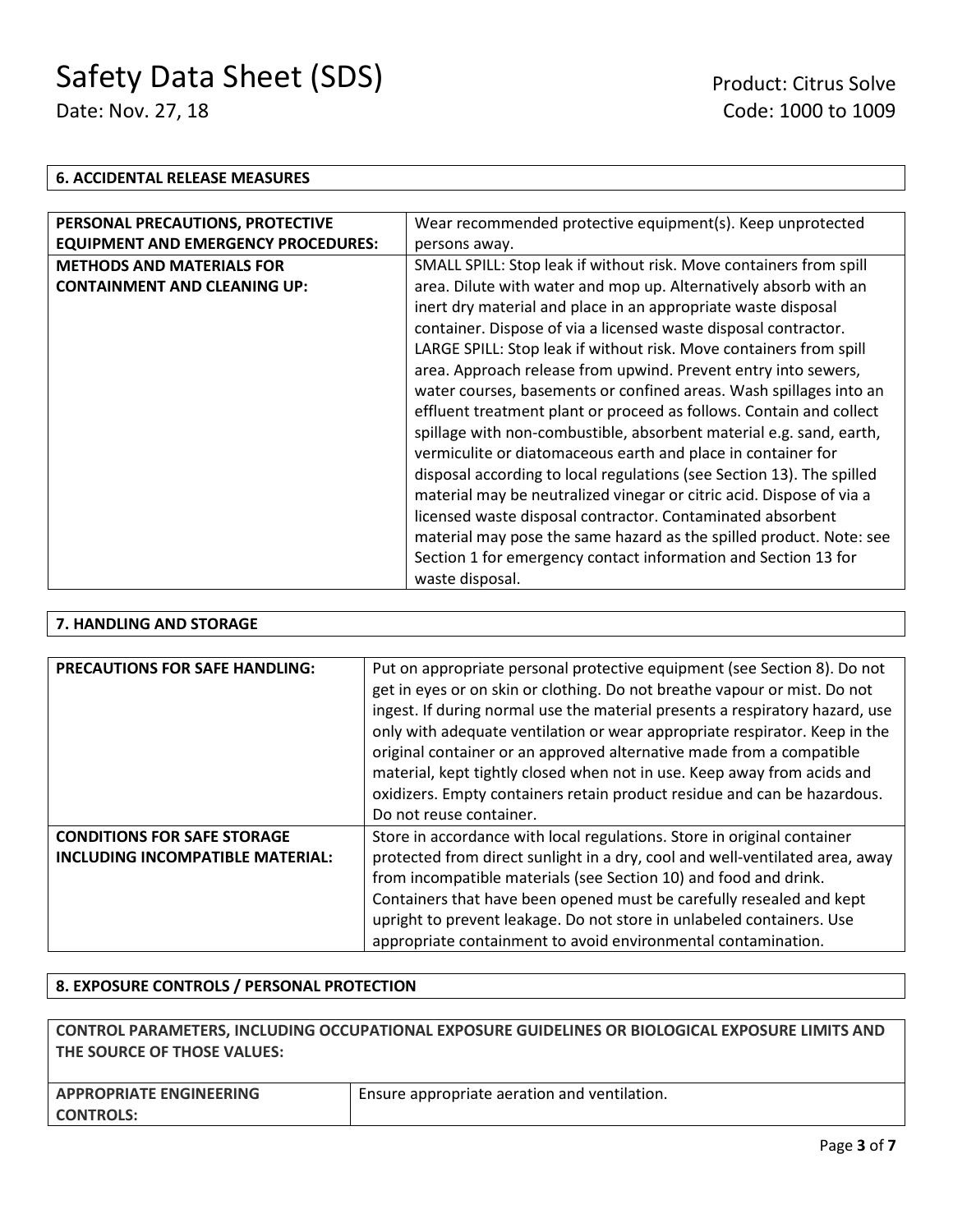| <b>INDIVIDUAL PROTECTION MEASURES</b> | Avoid contact with the eyes and skin. Do not breathe dust, fume, gas, mist,      |
|---------------------------------------|----------------------------------------------------------------------------------|
| (E.G. PERSONAL PROTECTIVE             | vapours or spray. Immediately remove all soiled and contaminated clothing.       |
| <b>EQUIPMENT):</b>                    | Wash hands before breaks and at the end of work. Keep away from                  |
|                                       | foodstuffs, beverages and feed.                                                  |
|                                       | Breathing equipment: If airborne concentrations are above the permissible        |
|                                       | exposure limit or arc not known, use NIOSH-approved respirators.                 |
|                                       | Respirators should be selected based on the form and concentration of            |
|                                       | contaminants in air, and in accordance with OSHA (29 CFR 1910.134). Advice       |
|                                       | should be sought from respiratory protection specialists                         |
|                                       | Protection of hands: Chemical-resistant, impervious gloves complying with        |
|                                       | an approved standard should be worn at all times when handling chemical          |
|                                       | products if a risk assessment indicates this is necessary.                       |
|                                       | Eye protection: Safety eyewear complying with an approved standard should        |
|                                       | be used when a risk assessment indicates this is necessary to avoid exposure     |
|                                       | to liquid splashes, mists, gases or dusts. If contact is possible, the following |
|                                       | protection should be worn, unless the assessment indicates a higher degree       |
|                                       | of protection: chemical splash goggles and/ or face shield. Safety glasses with  |
|                                       | side-shields.                                                                    |
|                                       | Body protection: Personal protective equipment for the body should be            |
|                                       | selected based on the task being performed and the risks involved and            |
|                                       | should be approved by a specialist before handling this product.                 |
|                                       | Recommended: safety apron                                                        |

# **9. PHYSICAL AND CHEMICAL PROPERTIES**

| <b>APPEARANCE</b>            | Orange Liquid           | PH                           | $10.0 (+/- 0.5)$   |
|------------------------------|-------------------------|------------------------------|--------------------|
| <b>ODOUR</b>                 | Orange                  | <b>ODOUR THRESHOLD</b>       | <b>NAV</b>         |
| <b>MELTING POINT</b>         | <b>NAV</b>              | <b>FREEZING POINT</b>        | $\sim 0^{\circ}$ C |
| <b>INITIAL BOILING POINT</b> | $\sim$ 100 $^{\circ}$ C | <b>FLASH POINT</b>           | <b>NAP</b>         |
| <b>EVAPORATION RATE</b>      | <b>NAV</b>              | <b>FLAMMABILITY</b>          | <b>NAP</b>         |
| <b>LOWER FLAMMABLE LIMIT</b> | <b>NAP</b>              | <b>UPPER FLAMMABLE LIMIT</b> | <b>NAP</b>         |
| <b>VAPOUR PRESSURE</b>       | <b>NAV</b>              | <b>VAPOUR DENSITY</b>        | <b>NAV</b>         |
| <b>RELATIVE DENSITY</b>      | 1.06                    | <b>SOLUBILITY</b>            | Complete in water  |
| <b>PARTITION COEFFICIENT</b> | <b>NAV</b>              | <b>AUTO-IGNITION</b>         | <b>NAP</b>         |
|                              |                         | <b>TEMPERATURE</b>           |                    |
| <b>DECOMPOSITION</b>         | <b>NAV</b>              | <b>VISCOSITY</b>             | 1,500 cps          |
| <b>TEMPERATURE</b>           |                         |                              |                    |

# **10. STABILITY AND REACTIVITY**

| <b>REACTIVITY:</b>                         | No specific test data related to reactivity available for this product or its<br>ingredients. |
|--------------------------------------------|-----------------------------------------------------------------------------------------------|
| <b>CHEMICAL STABILITY:</b>                 | The product is stable.                                                                        |
| <b>POSSIBILITY OF HAZARDOUS REACTIONS:</b> | Under normal conditions of storage and use, hazardous reactions will not                      |
|                                            | occur.                                                                                        |
| <b>CONDITIONS TO AVOID:</b>                | No specific data.                                                                             |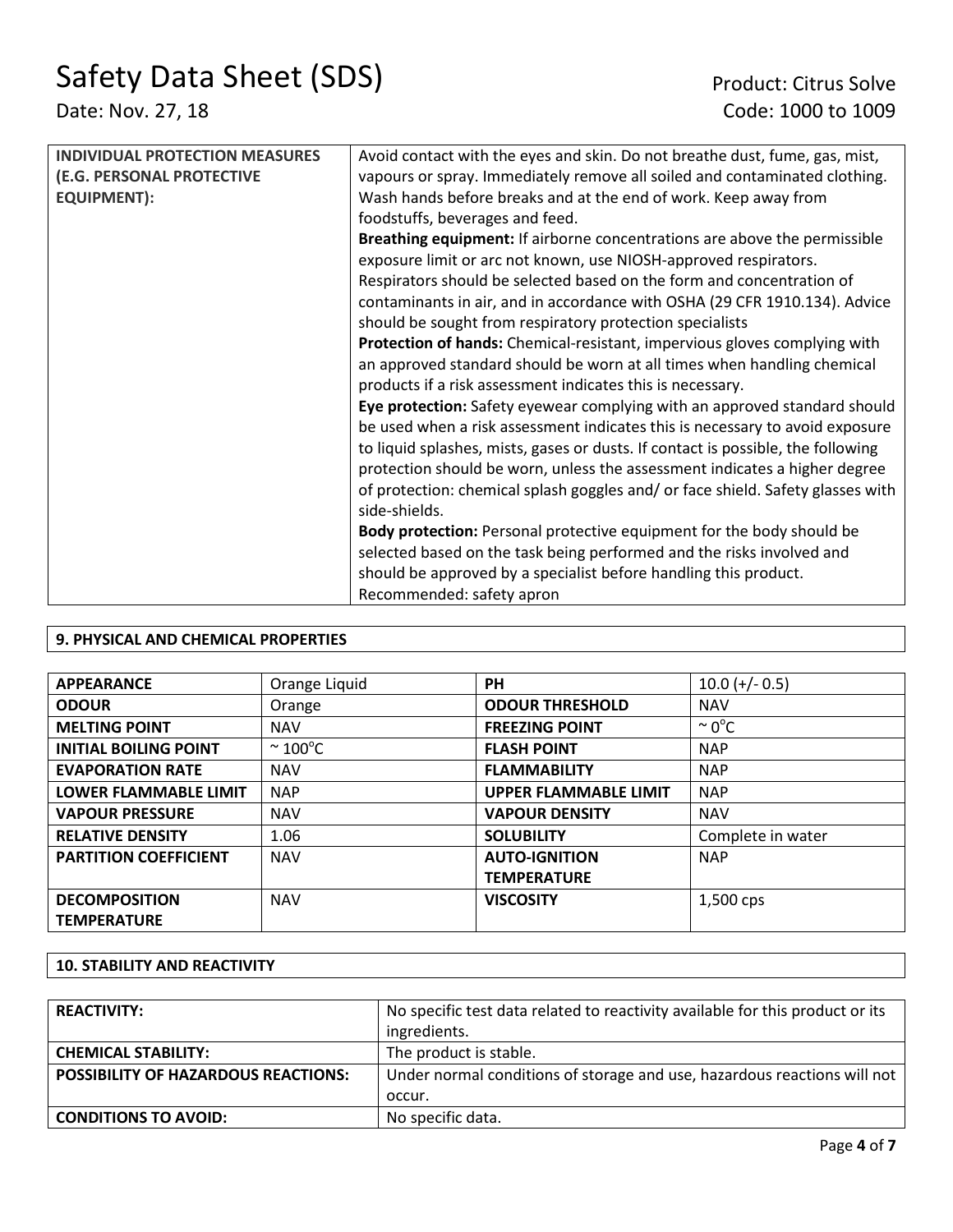| <b>INCOMPATIBLE MATERIALS:</b>           | Attacks many metals producing extremely flammable hydrogen gas       |  |
|------------------------------------------|----------------------------------------------------------------------|--|
|                                          | which can form explosive mixtures with air. Reactive or incompatible |  |
|                                          | with the following materials: strong acids, oxidizers                |  |
| <b>HAZARDOUS DECOMPOSITION PRODUCTS:</b> | Under normal conditions of storage and use, hazardous decomposition  |  |
|                                          | products should not be produced.                                     |  |

# **11. TOXICOLOGICAL INFORMATION**

| ROUTES OF ENTRY: Oral, Dermal, Inhalation.                                                               |                                                                                              |                                                                               |                                   |  |
|----------------------------------------------------------------------------------------------------------|----------------------------------------------------------------------------------------------|-------------------------------------------------------------------------------|-----------------------------------|--|
|                                                                                                          |                                                                                              |                                                                               |                                   |  |
|                                                                                                          |                                                                                              |                                                                               |                                   |  |
|                                                                                                          |                                                                                              |                                                                               |                                   |  |
| Sodium Metasilicate                                                                                      |                                                                                              | LD50 (Oral)                                                                   | $1,280$ mg/kg (rat)               |  |
|                                                                                                          |                                                                                              | LD50 (Dermal)                                                                 | <b>NAV</b>                        |  |
|                                                                                                          |                                                                                              | LC50 (Inhalation, 4 hr)                                                       | No information available / Aucune |  |
|                                                                                                          |                                                                                              |                                                                               | information de disponible         |  |
| Alcohols (C12-15) ethoxylate /                                                                           |                                                                                              | LD50 (Oral)                                                                   | >5,000 mg/kg (rat)                |  |
| Alcool (C12-15) éthoxylate                                                                               |                                                                                              | LD50 (Dermal)                                                                 | >5,000 mg/kg (rabbit)             |  |
|                                                                                                          |                                                                                              | LC50 (Inhalation, 4 hr)                                                       | No information available / Aucune |  |
|                                                                                                          |                                                                                              |                                                                               | information de disponible         |  |
|                                                                                                          |                                                                                              | SYMPTOMS RELATED TO THE PHYSICAL, CHEMICAL AND TOXICOLOGICAL CHARACTERISTICS: |                                   |  |
| IF ON THE SKIN:                                                                                          | CORROSIVE: Adverse symptoms may include the following: pain or irritation redness blistering |                                                                               |                                   |  |
|                                                                                                          | may occur                                                                                    |                                                                               |                                   |  |
| IF ON THE EYE:                                                                                           | CORROSIVE: Adverse symptoms may include the following: pain watering redness                 |                                                                               |                                   |  |
| <b>AFTER INGESTION:</b>                                                                                  |                                                                                              | CORROSIVE: Adverse symptoms may include the following: stomach pains          |                                   |  |
| <b>SENSITIZATION:</b>                                                                                    | No sensitizing effects known                                                                 |                                                                               |                                   |  |
| DELAYED AND IMMEDIATE EFFECTS, AND CHRONIC EFFECTS FROM SHORT-TERM AND LONG-TERM EXPOSURE:               |                                                                                              |                                                                               |                                   |  |
| Prolonged or frequent contact can cause eczema and inflammation of the skins as a results of degreasing. |                                                                                              |                                                                               |                                   |  |
| ADDITIONAL TOXICOLOGICAL INFORMATION: The product shows the following dangers according to internally    |                                                                                              |                                                                               |                                   |  |
| approved calculation methods for preparations: Irritant                                                  |                                                                                              |                                                                               |                                   |  |
| <b>CARCINOGENIC CATEGORIES:</b> None of the ingredients are listed                                       |                                                                                              |                                                                               |                                   |  |
| General : No known significant effects or critical hazards.                                              |                                                                                              |                                                                               |                                   |  |
| Carcinogenicity: No known significant effects or critical hazards.                                       |                                                                                              |                                                                               |                                   |  |
| Mutagenicity: No known significant effects or critical hazards.                                          |                                                                                              |                                                                               |                                   |  |
| Teratogenicity: No known significant effects or critical hazards.                                        |                                                                                              |                                                                               |                                   |  |
| Developmental effects : No known significant effects or critical hazards.                                |                                                                                              |                                                                               |                                   |  |
| Fertility effects : No known significant effects or critical hazards.                                    |                                                                                              |                                                                               |                                   |  |
|                                                                                                          |                                                                                              |                                                                               |                                   |  |

# **12. ECOLOGICAL INFORMATION**

Chemical name / Nom du produit chimique Means of exposure / Moyens

d'expositions

Value / Valeur

Sodium Metasilicate Moderate toxicity to aquatic life.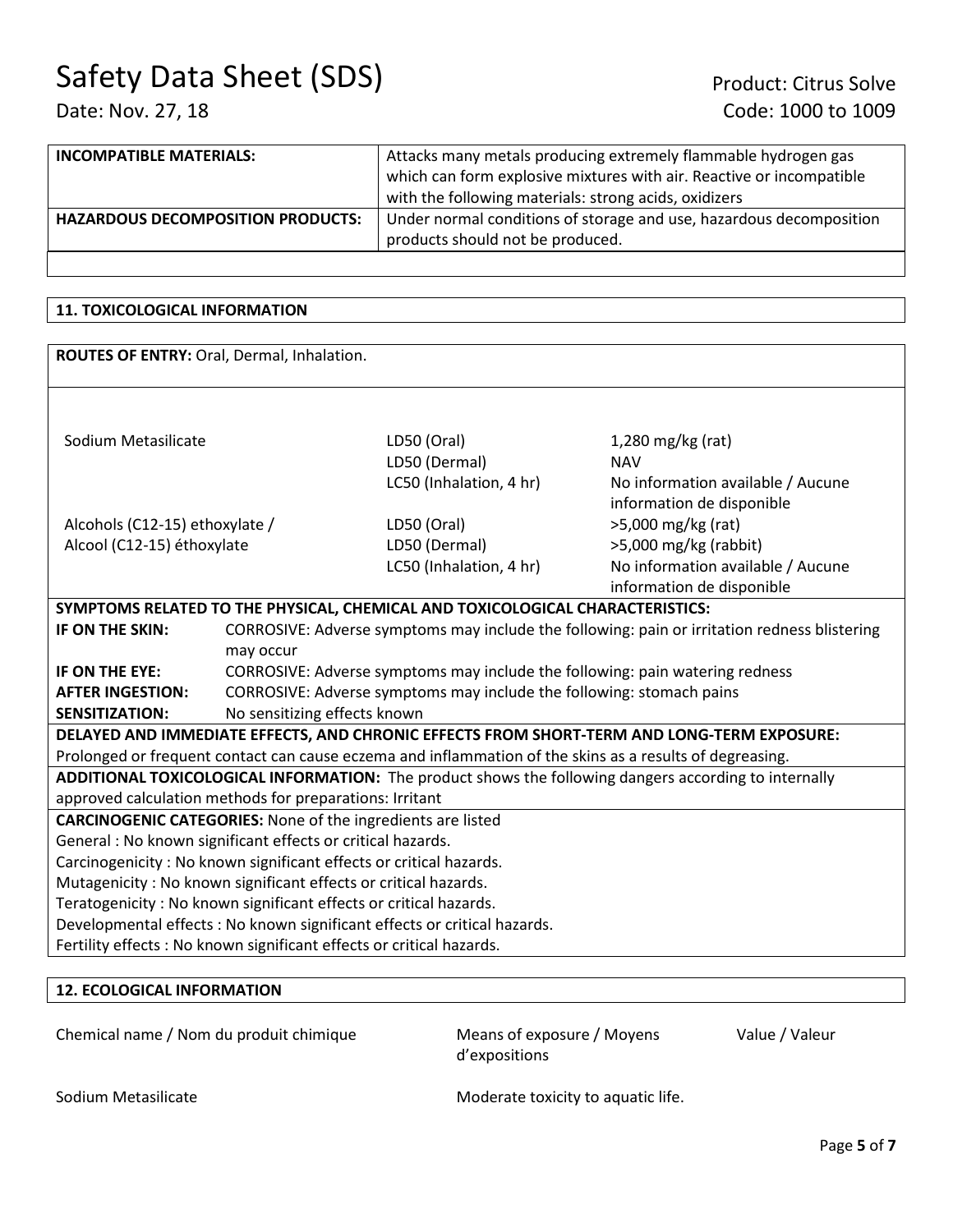# Safety Data Sheet (SDS) Product: Citrus Solve

Date: Nov. 27, 18 Code: 1000 to 1009

Alcohols (C12-15) ethoxylate / Alcool (C12-15) éthoxylate

EC50 (Algae, 72 hr) EC50 (Daphnia magna, 48 hr) LC50 (Fish, 96 hr)

 $10 - 100$  mg/l  $5 - 10$  mg/l  $5 - 10$  mg/l

| <b>ECOTOXICITY</b>               | No further information available                  |
|----------------------------------|---------------------------------------------------|
| PERSISTENCE AND DEGRADABILITY    | Not available.                                    |
| <b>BIOACCUMULATIVE POTENTIAL</b> | Not available.                                    |
| <b>MOBILITY IN SOIL</b>          | No further relevant information available.        |
| <b>OTHER ADVERSE EFFECTS</b>     | No known significant effects or critical hazards. |

# **13. DISPOSAL CONSIDERATIONS**

# **Waste treatment methods:**

**Recommendation:** The generation of waste should be avoided or minimized wherever possible. Disposal of this product, solutions and any by-products should at all times comply with the requirements of environmental protection and waste disposal legislation and any regional local authority requirements. Dispose of surplus and non-recyclable products via a licensed waste disposal contractor. Waste should not be disposed of untreated to the sewer unless fully compliant with the requirements of all authorities with jurisdiction. Waste packaging should be recycled. Incineration or landfill should only be considered when recycling is not feasible.

**Uncleaned packagings:** This material and its container must be disposed of in a safe way. Care should be taken when handling emptied containers that have not been cleaned or rinsed out. Empty containers or liners may retain some product residues. Avoid dispersal of spilled material and runoff and contact with soil, waterways, drains and sewers. **Recommendation:** Disposal must be made according to official regulations. **Recommended cleansing agent:** Water.

#### **14. TRANSPORT INFORMATION**

| <b>UN NUMBER</b>                        | <b>NAP</b> |
|-----------------------------------------|------------|
| UN PROPER SHIPPING NAME                 | <b>NAP</b> |
| <b>TRANSPORT HAZARD CLASS(ES)</b>       | <b>NAP</b> |
| <b>PACKING GROUP</b>                    | <b>NAP</b> |
| <b>ENVIRONMENTAL HAZARDS</b>            | <b>NAP</b> |
| <b>TRANSPORT IN BULK, IF APPLICABLE</b> | <b>NAP</b> |
| <b>SPECIAL PRECAUTIONS</b>              | <b>NAP</b> |

#### **15. REGULATORY INFORMATION**

| SAFETY, HEALTH AND ENVIRONMENTAL REGULATIONS SPECIFIC TO THE PRODUCT |                                        |  |  |
|----------------------------------------------------------------------|----------------------------------------|--|--|
| United States inventory (TSCA 8b)                                    | All components are listed or exempted. |  |  |
| WHMIS (Canada)                                                       | None specified.                        |  |  |